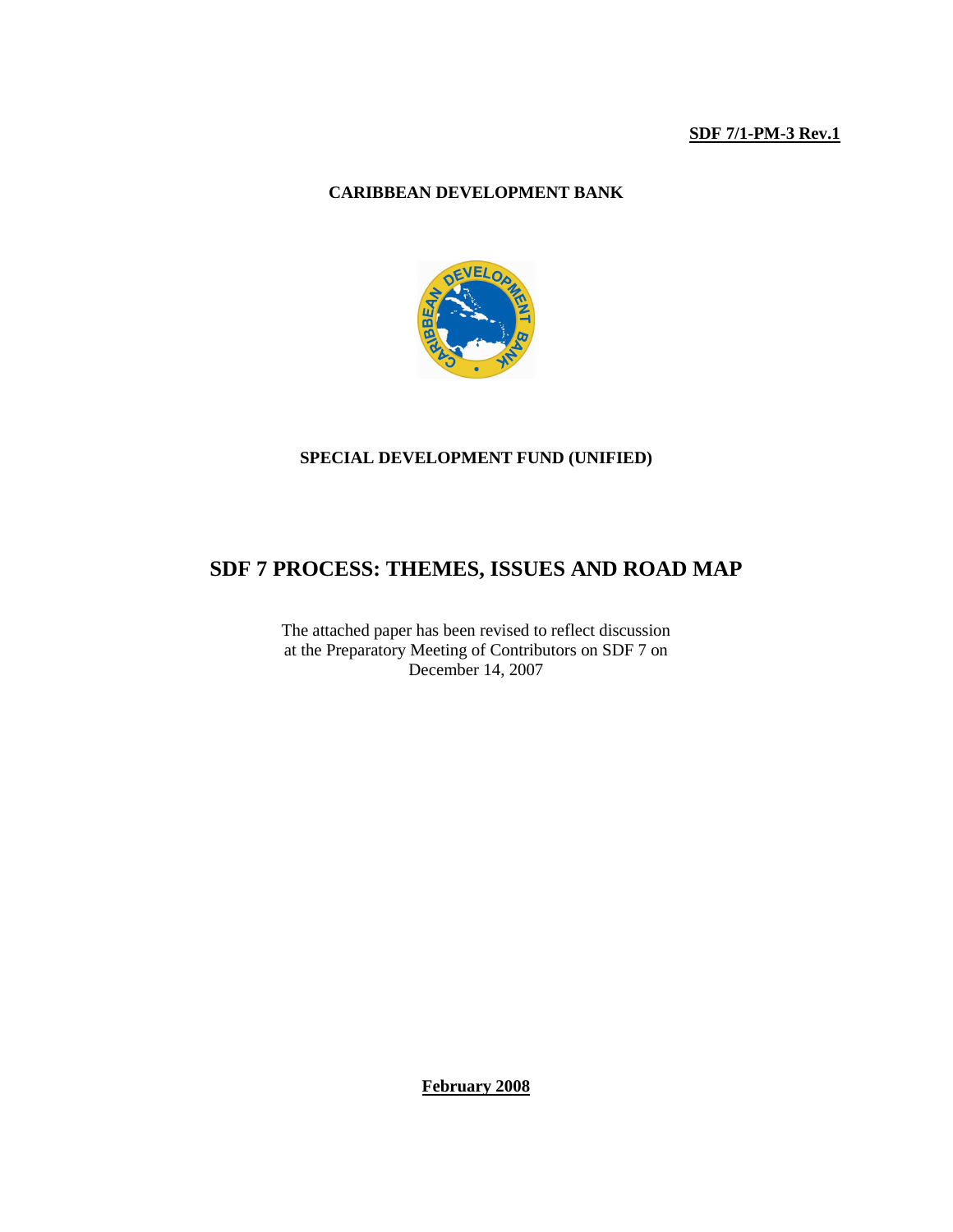## **TABLE OF CONTENTS**

- 1. INTRODUCTION
- 2. THEMES FOR THE REPLENISHMENT
- 3. KEY ISSUES
- 4. PROPOSED DOCUMENTATION
- 5. ROAD MAP AND TIMELINE

# **TABLE(S)**

TABLE 1: Proposed Timetable for Meetings of Contributors on SDF 7

# **ABBREVIATIONS**

| AsDB           | <b>Asian Development Bank</b>                |
|----------------|----------------------------------------------|
| <b>BMCs</b>    | <b>Borrowing Member Countries</b>            |
| <b>BNTF</b>    | <b>Basic Needs Trust Fund</b>                |
| <b>CARICOM</b> | Caribbean Community                          |
| CDB            | Caribbean Development Bank                   |
| <b>CPA</b>     | <b>Country Poverty Assessment</b>            |
| <b>CSP</b>     | <b>Country Strategy Paper</b>                |
| <b>IDA</b>     | <b>International Development Association</b> |
| <b>MDBs</b>    | Multilateral Development Banks               |
| <b>MDGs</b>    | Millennium Development Goals                 |
| <b>MfDR</b>    | <b>Managing for Development Results</b>      |
| <b>NPRS</b>    | <b>National Poverty Reduction Strategy</b>   |
| <b>OCR</b>     | <b>Ordinary Capital Operations</b>           |
| <b>RAS</b>     | <b>Resource Allocation Strategy</b>          |
| <b>RBM</b>     | <b>Results Based Management</b>              |
| <b>RPGs</b>    | <b>Regional Public Goods</b>                 |
| SDF(U)         | Special Development Fund (Unified)           |
| TA             | <b>Technical Assistance</b>                  |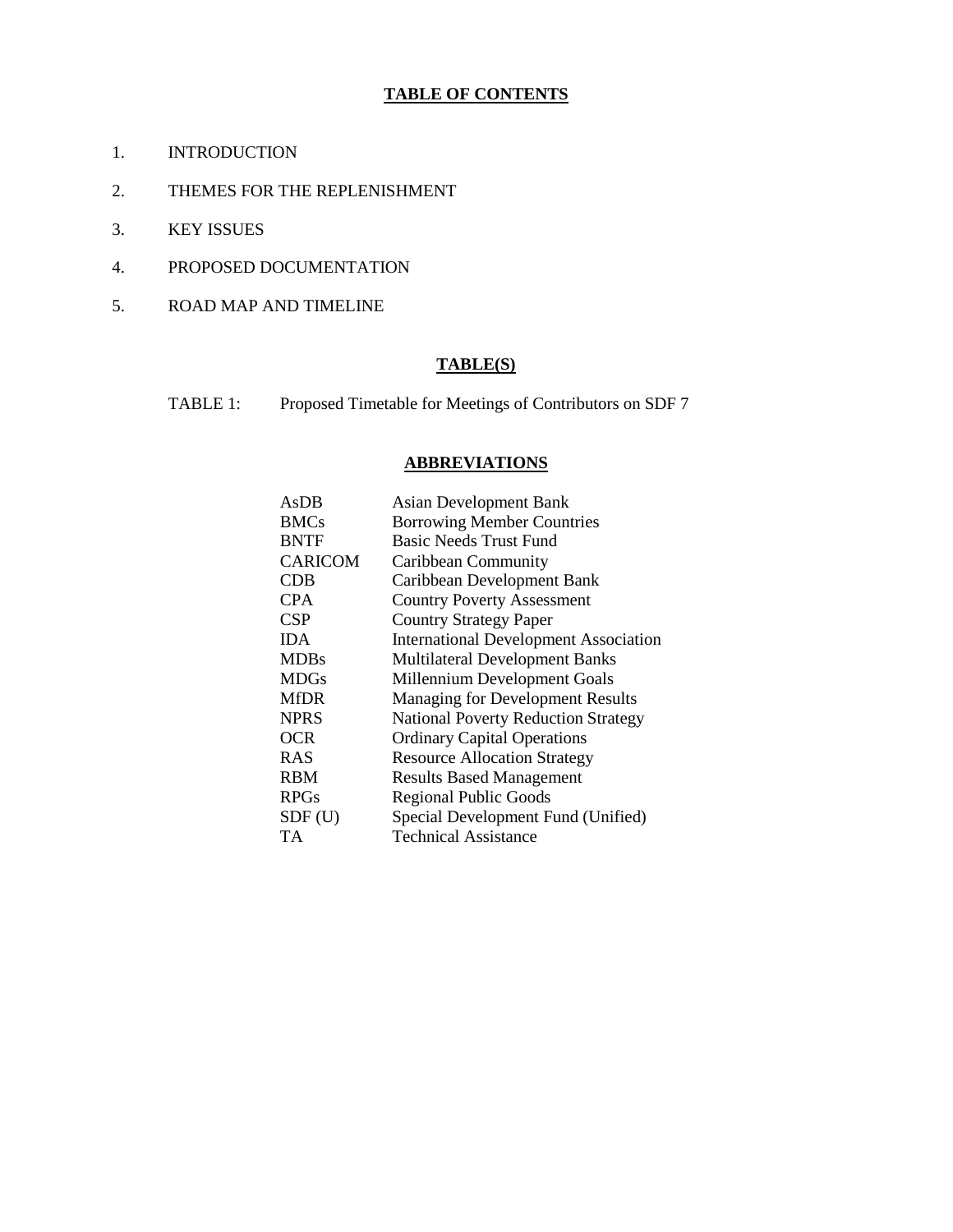# **1. INTRODUCTION**

1.01 The current cycle of the Special Development Fund<sup> $1/1$ </sup> covers the period 2005-2008, and the resources available for SDF 6 are expected to be largely committed in that time period. Additional commitment authority will be needed to permit orderly planning and the continuation of SDF operations to meet priority needs of the traditional Borrowing Member Countries (BMCs) and to provide a reasonable capacity to assist the Bank's newest member, Haiti, beyond 2008. The establishment of a carefully targeted framework for SDF 7 operations will be an essential element of the SDF 7 negotiation process and a necessary basis for effective results management.

1.02 Given the many issues that impact on BMCs' development prospects, and the limited resources that the Caribbean Development Bank (CDB) has available for policy and programme analysis, it is important to target the Bank's efforts in a phased work programme that meets the requirements of Contributors and that will provide the necessary structure and focus for SDF 7 operations.

1.03 This paper is a revised version of the document entitled: SDF 7 Process: Themes, Issues and Roadmap which was discussed at the Preparatory Meeting of Contributors on SDF 7 on December 14, 2007. Revisions have been made to the original document based on the comments and suggestions made by Contributors during those discussions. The purpose of the revised paper is to provide a framework for planning the work and setting a timetable for the replenishment negotiations. The paper also proposes some key themes and issues that are intended to provide a focus for replenishment discussions and the preparation of documentation, as well as the policy context for subsequent SDF operations. The themes have been revised and include one on the environment and climate in accordance with the suggestions by Contributors.

# **2. THEMES FOR THE REPLENISHMENT**

2.01 The proposed special themes for SDF 7 are:

<u>.</u>

- $\mathbf{u}$ *Strengthening poverty reduction and addressing the Millennium Development Goals (MDGs) in the Caribbean,* including the Bank's strategic response to the challenge of providing effective and meaningful assistance to Haiti, and supporting the Caribbean MDGs and related MDG targets in the Bank's BMCs.
- $\bullet$ *Further enhancing development effectiveness,* including *Managing for Development Results (MfDR)* and application of the *Paris Declaration on Aid Effectiveness*, and including strengthening of the Bank's human resources and institutional capacity.
- $\bullet$ *Supporting regional cooperation and regional integration*, including an appropriate operational framework to support priority needs of the Caribbean Community and its members and the provision of regional public goods.
- $\mathbf{r}$ *Supporting environmental sustainability and advancing the climate change agenda*, including addressing the vulnerability of the Bank's BMCs to environmental risks and climate change mitigation and adaptation.

<sup>&</sup>lt;sup>1</sup> All references to SDF in this paper are to the Unified Special Development Fund unless otherwise indicated.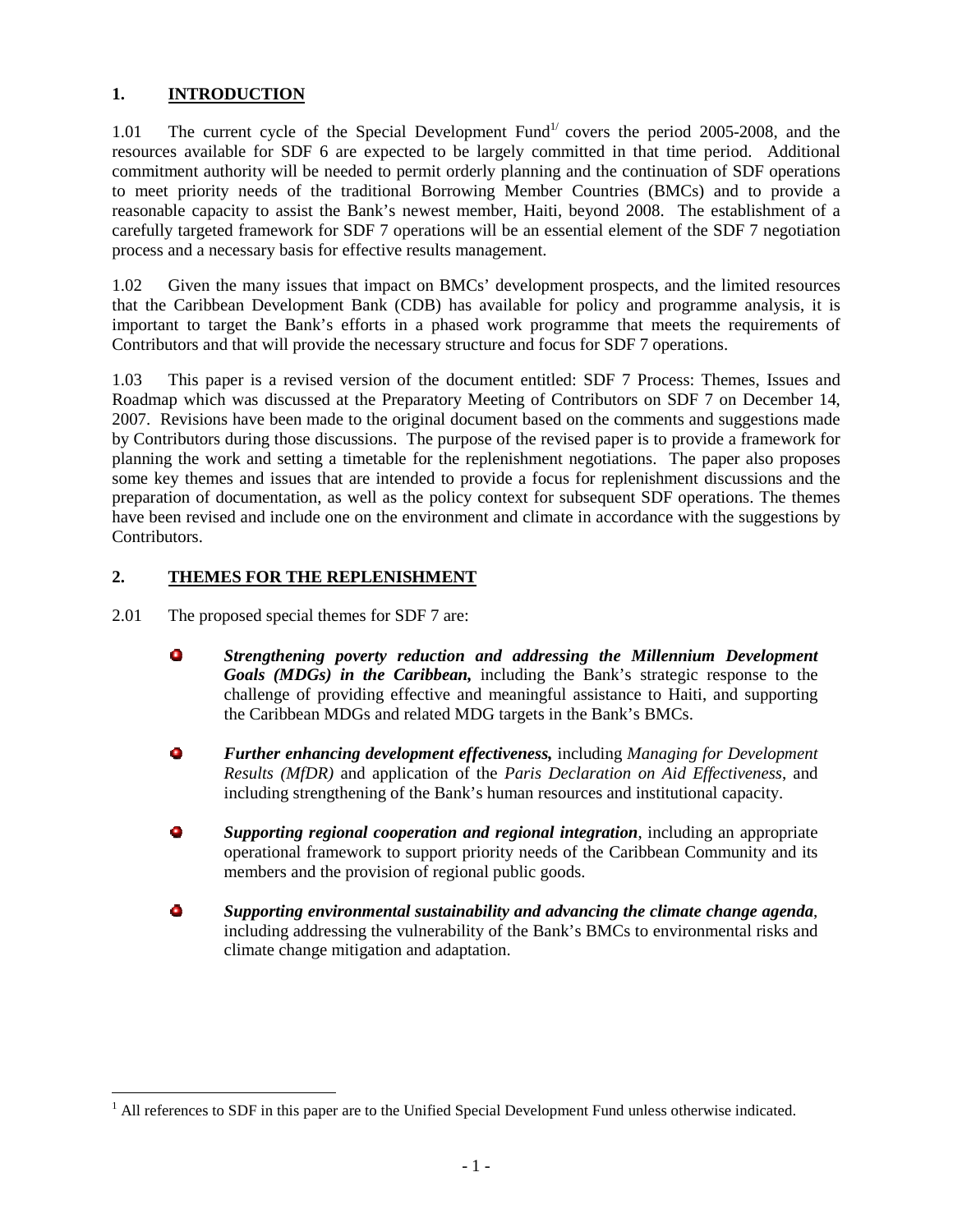### **3. KEY ISSUES**

3.01 It is now proposed, in light of discussion at the Preparatory Meeting and the need to allow more time for discussion of SDF issues and milestones that the April meeting focus on SDF 6 papers, and that an additional negotiation meeting be held together with the Annual Meeting of SDF Contributors in May 2007 (see Table 1). This will allow for the scheduling of the discussions on some of the key SDF documents during the April 2007 meeting.

3.02 The key issues that Contributors may wish to consider, adjusted to reflect some of the discussion at the Preparatory Meeting in December, can be grouped into a number of clusters, and these are discussed briefly below.

#### **Implementation of SDF 6**

3.03 A Mid-Term Review of SDF 6 was prepared, as requested by Contributors, $2$  and, together with the Management Response, was discussed at the Preparatory Meeting in December.<sup>3</sup> This was undertaken as an independent evaluation, and covered, among other issues, the particular topics specified by Contributors. As requested by Contributors in December, a further report on implementation and progress under SDF 6 will be prepared for the April meeting. This will include an updated review of progress on the SDF 6 Action Plan and an action plan or planned milestones for the balance of SDF 6.

3.04 A review and further strengthening of the SDF Resource Allocation Strategy was undertaken earlier in 2007 and endorsed at the Annual Meeting of Contributors in May 2007. This will be submitted for review as a part of the SDF 7 process, as it will be an integral part of SDF 7. Progress reports on the poverty reduction strategy and on governance, as well as papers on currently ongoing work on several other subjects, such as the environmental policy review, the Mid-Term Evaluation of BNTF 5 and an overall CDB gender strategy, will be reported on separately as the work involved is completed.

#### **The Caribbean MDG Framework**

3.05 Contributors initially established the MDGs as an integral part of the SDF policy framework during SDF 5, and subsequently welcomed the articulation of a Caribbean-specific set of MDGs and MDG targets that were developed with the BMCs on CDB initiative and supported by the United Nations Development Programme and the Caribbean Community (CARICOM). For SDF 6, Contributors placed substantial emphasis on the MDGs as a framework for planning, implementing and monitoring SDF operations and for monitoring the context within which the Bank and SDF operate. They underlined their expectation that such a framework would be internalised in SDF 6 and assist in the development of results-based country strategies, the selection and design of programmes and projects, and the monitoring and reporting of SDF 6 operations.<sup>4</sup> They also underlined the importance, as a priority milestone in the SDF 6 Action Plan, of further work on a monitoring and evaluation system using the MDGs.<sup>5</sup>

3.06 During SDF 6, the Bank has supported the use of the Caribbean MDGs in various contexts, including support for strengthening the statistical and analytical capacity of BMCs for measuring, monitoring and evaluating progress towards the MDGs, as an essential context for country strategy papers (CSPs), country poverty assessments (CPAs) and national poverty reduction strategies (NPRSs), and as a key element in the Bank's strategic planning and results-based management (RBM) system.

<u>.</u>

<sup>2</sup> *Resolution and Report of Contributors on SDF 6, October 2005*, section 5.2 in the Report.

<sup>&</sup>lt;sup>3</sup> SDF 7/1-PM-2 rev. 1.

<sup>4</sup> *Report of Contributors, Executive Summary*, para. 7. and paras. 2.02 – 2.05.

<sup>5</sup> *Ibid.*, para. 3.08.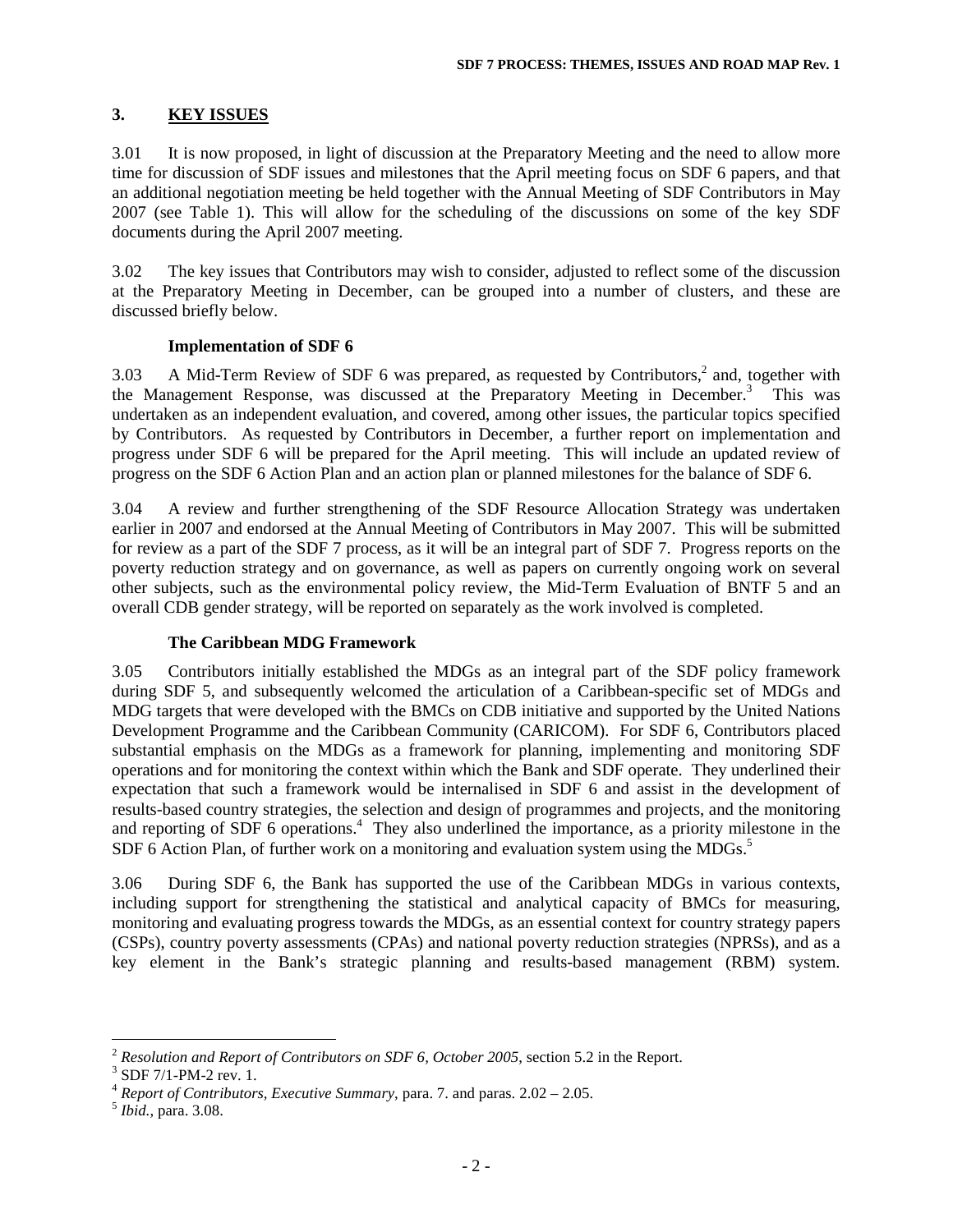#### **FIRST FORMAL NEGOTIATION MEETING – SEVENTH CYCLE**

3.07 Further work on a monitoring and evaluation framework using the MDGs is currently underway, and progress in this respect will be reported to Contributors. The Bank's approach will draw on that developed by other MDBs, including the African Development Bank, the Asian Development Bank and the World Bank/IDA.

### **CDB's Role and Operational Strategy in Haiti**

3.08 Haiti is the CDB's newest member, and in many ways presents the greatest challenge, in terms of the number of the extremely poor, the human and institutional strengthening needs, and the state of basic development infrastructure, as well as the differences in institutional culture and language. An important element of the SDF 6 Replenishment was the set aside of \$27 million for initial programming and operational costs for Haiti. Planning for SDF operations in Haiti began in 2004 and was developed with the assistance of a special report on a medium-term CDB Action Plan for Haiti. An initial operational programme has since taken shape since Haiti's membership was formally completed in January 2007.

3.09 A report on CDB's strategic planning for operations in Haiti over the period 2007-2012 was provided to the Board of Directors in October 2007.<sup>6</sup> This set out the conditioning factors for assistance to Haiti, the proposed strategic focus, an operational strategy – in terms of both programme priorities and strengthening the Bank's capacity for operations in that country. In addition, it outlines the projected commitments up to the end of 2008 of the funds available from SDF 6, as well as a programme and funding level for the period to be covered by SDF 7, 2009-2012. This envisages an incremental, but significant and targeted level of operations, which will require considerable support from SDF Contributors.

3.10 An updated paper on the Bank's strategic and operational planning, including operations to date, will be submitted to Contributors as an input to the SDF 7 process and a key element of resource planning for SDF 7.

# **Managing for Development Results (MfDR)**

3.11 As part of its commitment to MfDR, the Bank has adopted a comprehensive *Results Agenda*, proposed initially as a submission to SDF Contributors in May  $2005^7$  and endorsed in the SDF 6 Report of Contributors.<sup>8</sup> The various measures and steps are set out under three pillars: *Pillar 1: Country and Regional Level*, *Pillar 2: Institutional or Corporate Level*, and *Pillar 3: Partnerships, Harmonisation and Alignment*.

3.12 These include, among other measures: supporting BMCs in measuring, monitoring and evaluating progress towards the MDGs; a priority for CPAs and NPRSs; strengthening of CDB's own country strategy process; strategic planning and RBM; the SDF resource allocation strategy; operationalising of the Bank's poverty reduction and sector and thematic strategies; monitoring and evaluation of CDB programmes and projects; and increased emphasis on partnerships, harmonisation and alignment, as these objectives are now applied in the international development community. Many of these measures are reflected in the SDF 6 Action Plan, and some are covered by a special set of indicators, as requested by Contributors and reported on annually to the Board of Directors.

3.13 The Bank has made considerable progress in many areas, including in its strategic planning and evaluation work, and further steps are being taken during the balance of SDF 6. An update on the Results Agenda and a similar structured agenda for SDF 7 will be set out in one of the key papers to be prepared for the SDF 7 process. MfDR and the Results Agenda will be an important part of further strengthening development effectiveness for SDF 7.

 6 BD 45/07, *Strategic Plan for Caribbean Development Bank Operations in Haiti – 2007-2012*, October 2007*.* 

<sup>7</sup> SDF 6/2-NM-3, *Managing for Development Results*, April 2005.

<sup>8</sup> *Report of Contributors*, section 4, paras, 4.01- 4.54.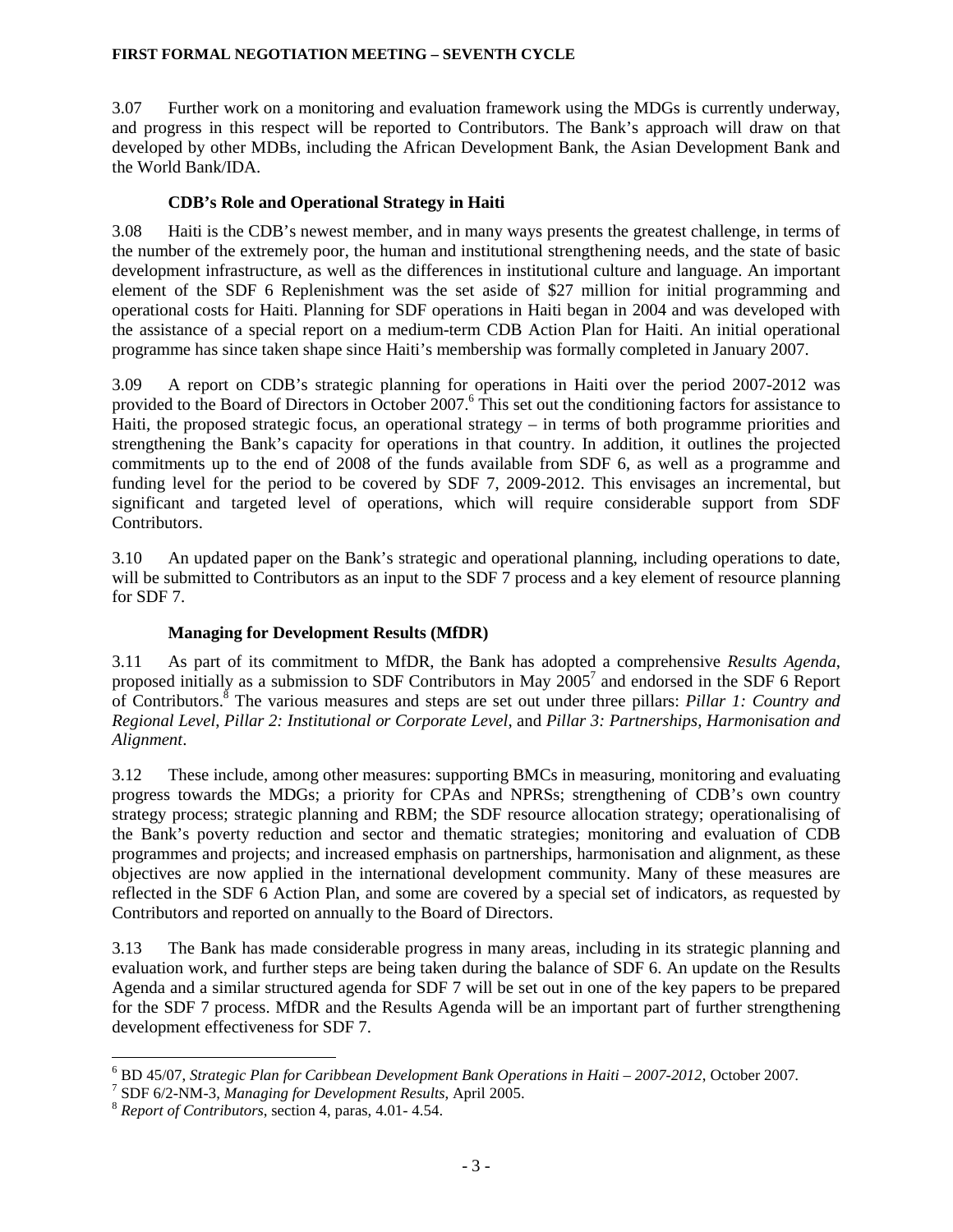#### **CDB Institutional Strengthening**

3.14 Pillar 2 in the Bank's Results Agenda includes a series of ongoing measures at the corporate level, including work on longer term strategic planning, strengthened tools for RBM, continuing progress on results-based country strategies, restructuring the Projects Department to better address SDF and other CDB strategic and operational priorities, accelerated progress in staff recruitment and broadening the recruitment base, introduction of new business processes and improved technologies, and realising gains through staff retraining. It also includes a Corporate Human Resources Report, which is being developed for presentation to the Board of Directors. Given the importance of these steps, and the emphasis that some Contributors have placed on them, a separate paper will be prepared for the SDF 7 process on institutional strengthening, and the Human Resources Report will also be submitted to Contributors, in addition to the paper on MfDR.

#### **Supporting Regional Cooperation and Integration**

3.15 The Bank's proposed approach and policy framework for supporting regional cooperation and integration were presented to Contributors during the SDF 6 negotiations.<sup>9</sup> Contributors endorsed the conclusion that the Bank had a critically important role to play in supporting regional integration, as well as the proposed policy framework and programme objectives. They placed particular importance on developing an operational policy and programme planning capability for regional programmes and regional public goods (RPGs), and suggested that the planned evaluation of the Bank's technical assistance (TA) operations should include examination of the focus and effectiveness of regional and subregional TA.<sup>10</sup> The SDF 6 Action Plan includes both the establishment of an operational policy and programme planning capability and the identification of a carefully selected priority programme for supporting regional and sub-regional integration and RPGs. $^{11}$ 

3.16 As already reported to Contributors, however, work remains to be done during the balance of SDF 6 in meeting these Action Plan milestones. The Bank has attempted to be guided by the regional policy framework, and TA for regional projects was included in the recently completed evaluation of the Bank's TA operations, which commented on areas of both strength and weakness in regional TA work. Limitations in availability of operations staff and the restructuring of the Projects Department, however, have delayed the planned establishment of a regional policy and programming capability. The steps to be taken during the remainder of SDF 6 and the proposed strategy for SDF 7 will be set out in a separate paper to be submitted to Contributors. The Bank's approach will take into account the findings and recommendations of the TA programme evaluation as well as those of the SDF 6 Mid-Term Review, and the comments by Contributors at the December meeting on the need for selectivity and focus in terms of comparative advantage.

#### **Environmental Sustainability and the Climate Change Agenda**

3.17 **Environmental Sustainability**. The Bank has consolidated its separate guidelines for the social and environmental review of projects into a single set of draft environmental and social review procedures (ERSP). This integrated ESRP will be applied as part of the appraisal process for new lending instruments such as policy-based loans and policy-based guarantees and sets the framework for managing environmental and social impacts of CDB's investments more effectively. Work on the Bank's new Environmental Policy is well underway. A draft paper assessing progress, achievements and the main challenges being faced by BMCs in establishing environmental sustainability and mainstreaming environment has been prepared. The paper identified strategic directions and strategic objectives/niches for CDB's work in environmental sustainability and will inform the main elements of CDB's

 9 *Supporting Regional Cooperation and Integration*, Revised, April 2005.

<sup>&</sup>lt;sup>10</sup> *Report of Contributors*, section 3.4, paras, 3.45-3.56.

<sup>&</sup>lt;sup>11</sup> SDF 6 Action Plan, Milestones 6 and 19.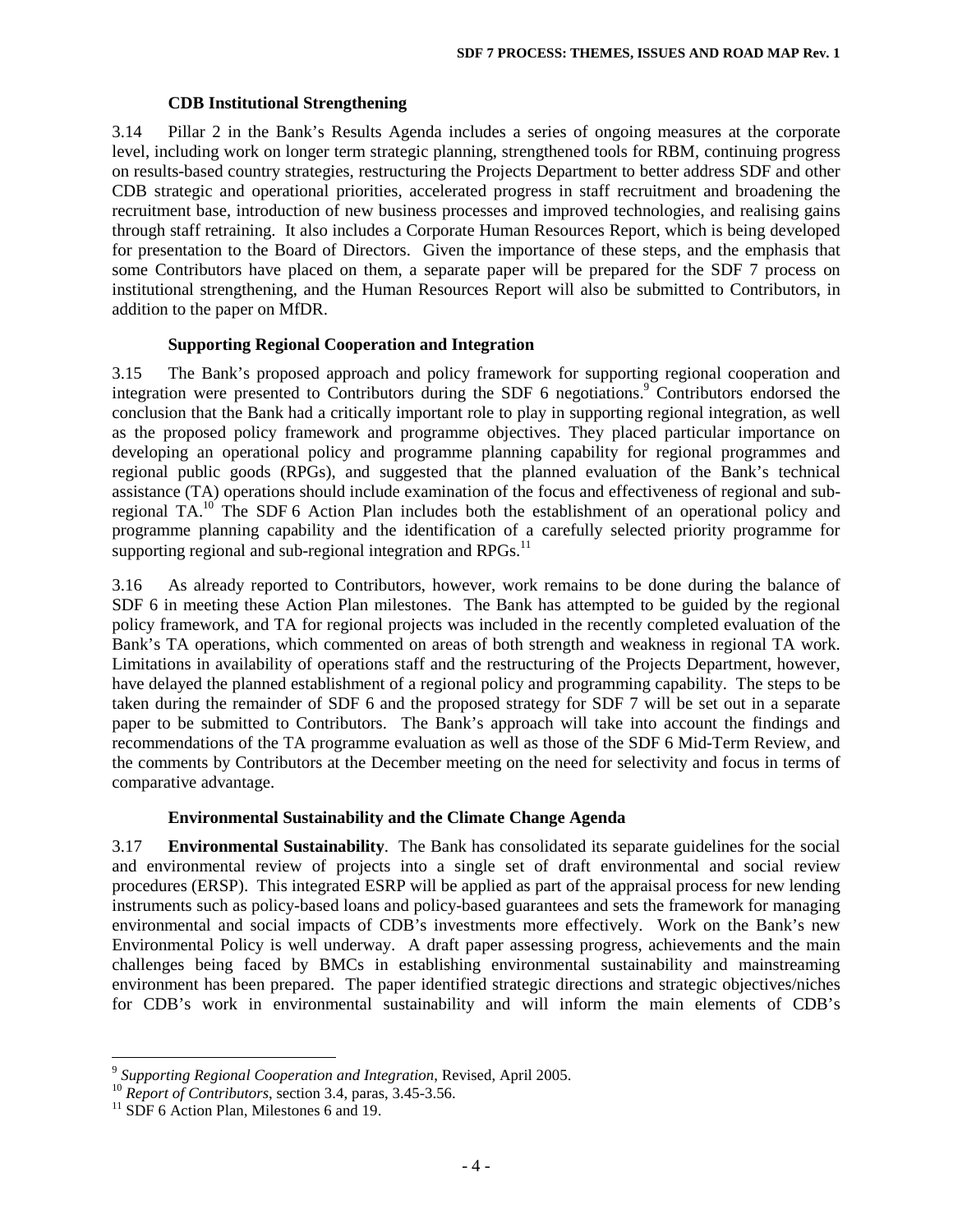#### **FIRST FORMAL NEGOTIATION MEETING – SEVENTH CYCLE**

Environmental Policy. The draft ESRP and the draft Environmental Policy will be submitted to the Board and to SDF Contributors for their meeting in May.

3.18 **Climate Change.** The vulnerability of the Caribbean to natural hazards was highlighted in SDF 6 and natural risk management has since integrated into project design and the Bank's permanent establishment. The Bank has provided support to the Caribbean Catastrophe Risk Insurance Facility and to other regional initiatives working in the field of comprehensive disaster management. Following the Gleneagles communiqué in 2005, multilateral development banks (MDBs) have revisited their climate change strategies to shift the focus from mainly mitigation to a combined approach that also addresses climate change adaptation. During SDF 6, the Bank has provided loans for alternative energy projects in the area of adaptation, support has been given to the Caribbean Community Climate Change Centre and the Bank has participated in several regional consultations. CDB staff is currently preparing a position paper on climate change that will support BMCs in addressing their climate change priorities, and will include both climate change mitigation and adaptation measures. Recognising that adaptation to climate change is based on sound development practices, which fully incorporate environmental sustainability, this position paper will draw on lessons learnt from disaster risk reduction and present an agenda for responding to climate change in both short- and long-term time scales. It is expected to be ready in time for submission to SDF Contributors for their meeting in May.

#### **SDF Operational Priorities and Strategy**

3.19 The policy and operational focus of SDF has evolved over successive replenishments in response to the needs of the Bank's BMCs and priorities set by Contributors. The SDF Performance Review in 2000 confirmed that the Bank was on track in SDF 4 in shifting the balance in SDF programming to greater emphasis on poverty reduction, human resource development, institutional strengthening, the environment and water systems, and other priority themes agreed by Contributors. The operational priorities for SDF 5 were targeted on three elements of poverty reduction – enhancement of the capabilities of the poor and those vulnerable to poverty, reduction of vulnerability to economic volatility, natural disasters and other risks, and good governance to support and facilitate poverty reduction and broad-based economic growth that was environmentally sustainable. This poverty reduction focus was also to be extended to all of CDB's operations, using the concept of a "poverty prism" for the Bank's operations. This, and other aspects of SDF 5, set an ambitious agenda, with progress being made according to the Bank's capacities.

3.20 SDF 6 reinforced the focus on poverty reduction, including good governance, but also sought to consolidate and strengthen the initiatives that had been begun or planned in the previous replenishment period, and on further developing the Bank's capabilities for this work. Emphasis was also placed on environmental sustainability and a strengthened policy and operational framework for supporting regional cooperation and integration, and on preparing for and undertaking initial operations in Haiti, and prospectively in Suriname, if that country's membership could be completed in time.

3.21 In addition, as noted above, the MDGs and Targets, in particular the Caribbean-specific MDGs that had been developed with CDB support in SDF 5, received further emphasis as a policy framework and, specifically, as a framework for monitoring the work and context of SDF operations, and as an important element in structuring the Bank's focus on achieving results. Progress has, again, been made according to the Bank's developing capabilities, and further progress is expected during the balance of SDF 6.

3.22 In each of the past two replenishments, Contributors have considered an overall SDF Operational Strategy intended to give greater guidance for SDF programming and implementation. A general approach to the operational strategy for SDF 7 will be suggested in the Overview and Issues paper and in some of the other operational policy documents submitted to the initial meetings of Contributors on SDF 7. This will be followed by a consolidated SDF 7 Operational Strategy paper, discussion which will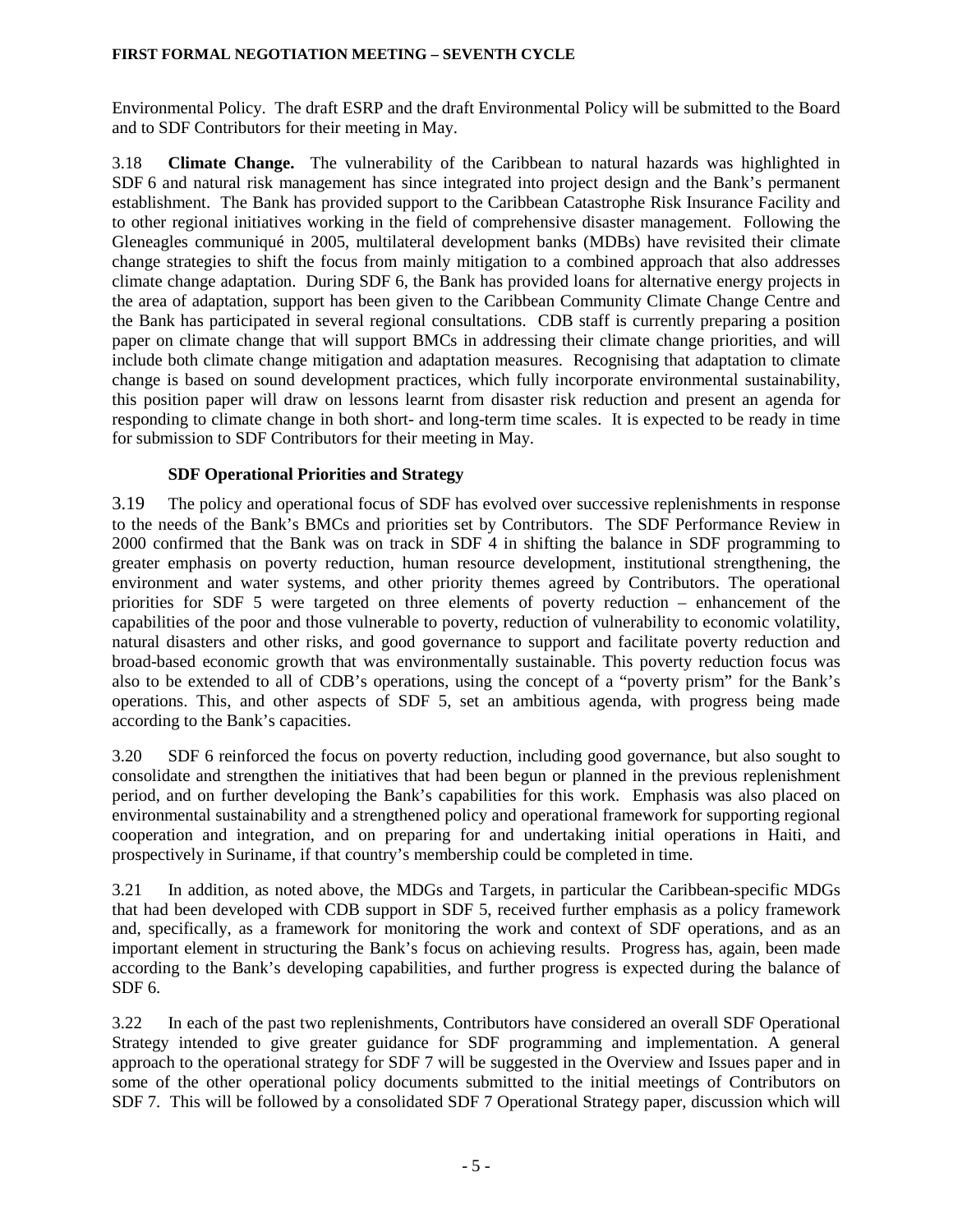provide an important input to preparation of the outcome document for the Replenishment process, which will be the Report of Contributors.

#### **4. PROPOSED DOCUMENTATION**

4.01 In addition to a progress report on SDF 6 and an overview and issues paper on SDF 7, a number of other documents will be prepared on particular issues for consideration during the negotiations. These include some key evaluation studies and policy papers that were requested by Contributors and that are included in the SDF 6 Action Plan.

4.02 Other proposed papers include: a paper on the monitoring framework for SDF, as requested by Contributors;<sup>12</sup> a Progress Report on implementation of the poverty reduction strategy; an updated paper on the Bank's operations in Haiti; a paper on institutional strengthening of CDB, the status report on human resources, a progress report on operationalising the governance strategy; a strategy on environmental sustainability and the climate change agenda; a paper on BNTF planning and strengthening; the Bank's gender strategy; an updated MfDR Action Plan; a strategy for supporting regional cooperation and integration, and the proposed overall SDF 7 Operational Strategy to provide the programming framework for SDF 7.

4.03 The report of the multi-cycle evaluation of SDF that was requested by Contributors<sup>13</sup> will also be submitted for consideration as soon as it is available.

4.04 A paper on resource requirements for SDF 7 will be developed on the basis of discussion of the initial papers and of the proposed SDF 7 Operational Strategy, and as requested by Contributors, this will be accompanied by a short paper on SDF liquidity policy and use of net income. After discussion, this will be followed by submission of the Bank's proposals on funding for SDF 7.

4.05 The results of the SDF 7 negotiations will take the usual form of a *Report of Contributors*, to be agreed by Contributor governments and formally accepted by the Bank.<sup>14</sup> An outline for the Report will be submitted at the second negotiation meeting, to be followed by preparation of a Draft Contributors' Report for detailed review and discussion. The final text will need to include the agreed level and funding of the Replenishment.

# **5. ROAD MAP AND TIMELINE**

5.01 A tentative timetable and road map for the SDF 7 process is provided in Table 1 below. Completion of the negotiation process is targeted for the end of 2008, to allow time for funding instruments to be approved by governments and deposited with the Bank in early 2009, and to permit an orderly planning of continued SDF operations.

5.02 Contributors are requested to nominate representatives to participate in the Replenishment negotiations, and other interested governments and agencies will be invited to participate as Observers. Dates are intended to avoid conflict with other concessional fund meetings, and the objective is to encourage a high level of representation and the participation of other prospective Contributors. The assistance of existing Contributors will be needed in the latter respect.

<u>.</u>

<sup>&</sup>lt;sup>12</sup> *Report of Contributors*, paras. 2.05, 3.08, 4.43 and 5.03, and SDF 6 Action Plan, Milestones 24 (d) and 33.

<sup>13</sup> *Report of Contributors*, para. 4.41.

<sup>&</sup>lt;sup>14</sup> Contributors in the past have referred to this as a Replenishment Agreement or "contract" between the Contributors and the Bank.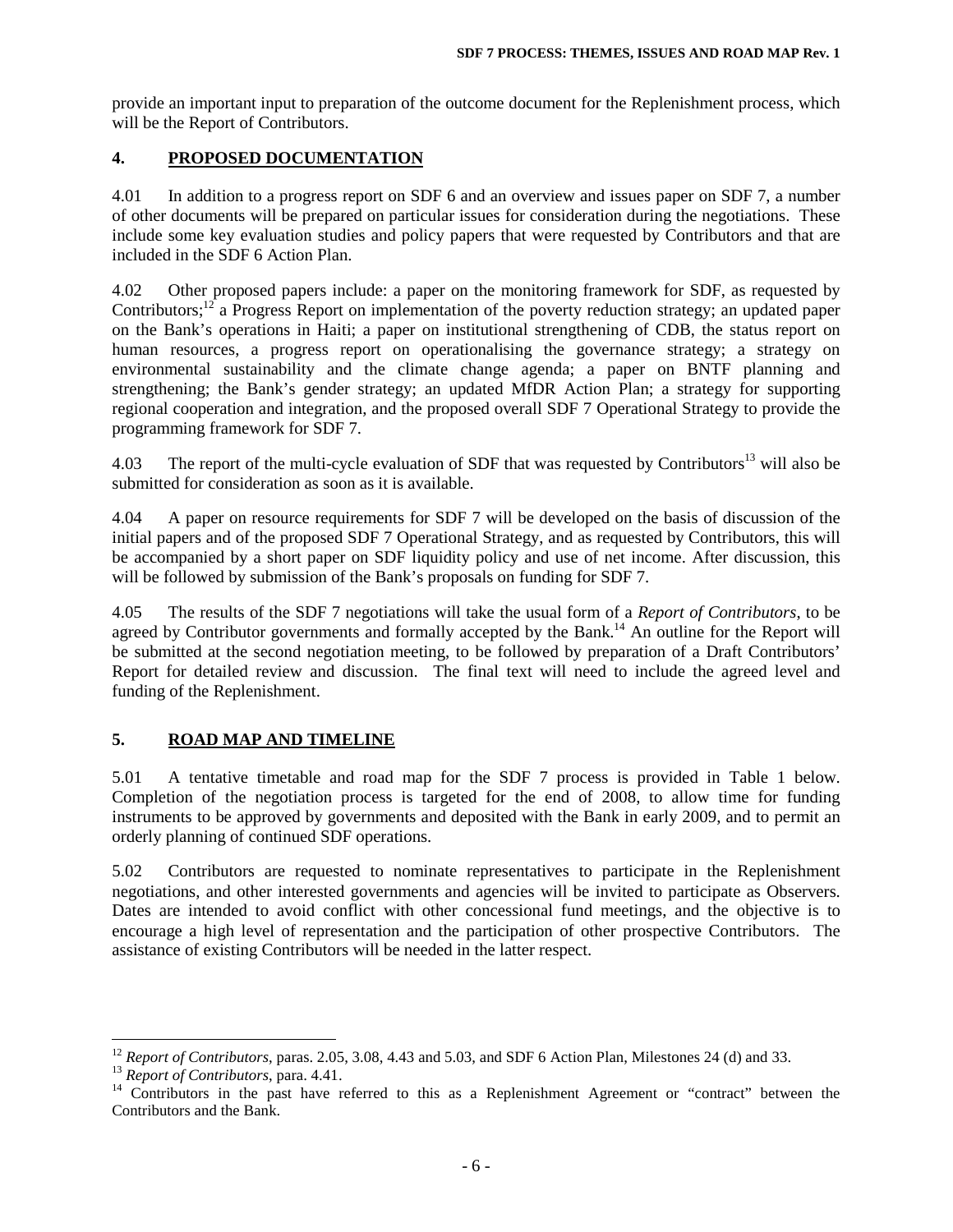#### **FIRST FORMAL NEGOTIATION MEETING – SEVENTH CYCLE**

5.03 The scheduling of meetings will need to allow sufficient time for the preparation and revision of documentation - including in some cases documentation that will need to be prepared on the basis of discussion of previous papers - as well as time for consideration by governments.

5.04 The April 2008 meeting will be held in Belize, following the practice in the previous replenishment, to provide an opportunity for Contributor representatives to visit and discuss SDF-funded projects in an important SDF beneficiary country. The necessary arrangements for this have been made with the Government of Belize and agencies concerned.

5.05 It is now proposed that the meeting focus primarily on outstanding issues from SDF 6, although these are also forward-looking to SDF 7. The documents planned for the meeting include a Status Report on SDF 6, the Progress Report on the Bank's Poverty Reduction Strategy, the paper on CDB Institutional Strengthening, and a Human Resources Status Report, as well as the BNTF 5 Mid-Term Evaluation, which provides part of the basis for design of BNTF 6, and the new Environmental and Social Review Procedures, for noting by Contributors.

5.06 It is also now proposed that the opportunity be taken of the time set aside for the SDF Annual Meeting during the Board of Governors meeting in Halifax in May, a possibility that was mentioned at the Preparatory Meeting, to discuss the overview and issues paper for SDF 7, an updated Operational Strategy for Haiti, and a draft paper on the Bank's Environmental and Social Review Procedures.

5.07 Subsequent meetings are planned to be held at the Bank's headquarters in Barbados, subject to views and suggestions of Contributors.